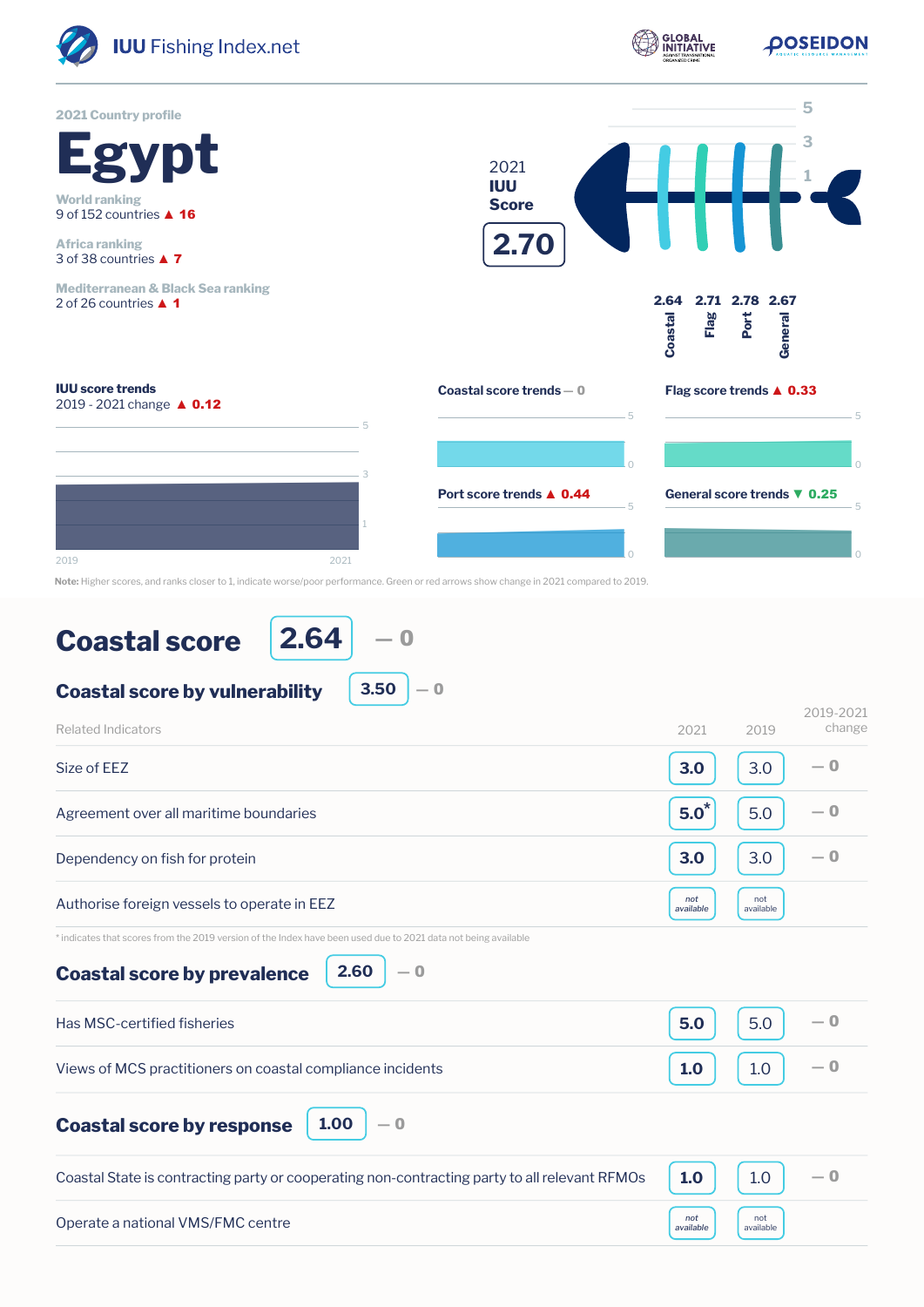| <b>IUU</b> Fishing Index.net                                                                                                                             | <b>GLOBAL</b><br><b>NITIATIVE</b> | <b><i>DOSEIDON</i></b>      |  |
|----------------------------------------------------------------------------------------------------------------------------------------------------------|-----------------------------------|-----------------------------|--|
| $\blacktriangle$ 0.33<br>2.71<br><b>Flag score</b>                                                                                                       |                                   |                             |  |
| $\blacktriangle$ 1.00<br>3.50<br><b>Flag score by vulnerability</b>                                                                                      |                                   |                             |  |
| <b>Related Indicators</b>                                                                                                                                | 2021                              | 2019-2021<br>change<br>2019 |  |
| Distant water vessels on RFMO RAVs                                                                                                                       | 5.0                               | $\blacktriangle$ 2.0<br>3.0 |  |
| Distant water vessels under several RFMOs                                                                                                                | 2.0                               | $-0$<br>2.0                 |  |
| 1.67<br>$\triangle$ 0.67<br><b>Flag score by prevalence</b>                                                                                              |                                   |                             |  |
| <b>Vessels on IUU lists</b>                                                                                                                              | 3.0                               | $\blacktriangle$ 2.0<br>1.0 |  |
| View of fisheries observers on flag state compliance incidents                                                                                           | 1.0                               | $-0$<br>1.0                 |  |
| Views of MCS practitioners on flag state compliance incidents                                                                                            | 1.0                               | $-0$<br>1.0                 |  |
| $\nabla$ 0.44<br>3.22<br><b>Flag score by response</b>                                                                                                   |                                   |                             |  |
| Accepted FAO Compliance Agreement                                                                                                                        | 1.0                               | $-0$<br>1.0                 |  |
| 口<br>Registered vessels with foreign or unknown ownership                                                                                                | 4.0                               | 1.0<br>5.0                  |  |
| Provision of vessel data for inclusion in Global Record                                                                                                  | 5.0                               | — 0<br>5.0                  |  |
| Compliance with RFMO flag state obligations                                                                                                              | 4.0                               | 1.0<br>5.0                  |  |
| Flag State is contracting party or cooperating non-contracting party to all<br>relevant RFMOs                                                            | 1.0                               | — 0<br>1.0                  |  |
| Indicator 'Authorised vessel data provided to FAO HSVAR" used in 2019 has now changed to 'Registered vessels with<br>口<br>foreign or unknown ownership". |                                   |                             |  |
| 2.78<br>0.44<br><b>Port score</b>                                                                                                                        |                                   |                             |  |
| 4.00<br>Port score by vulnerability<br>— 0                                                                                                               |                                   |                             |  |
| <b>Related Indicators</b>                                                                                                                                | 2021                              | 2019-2021<br>change<br>2019 |  |
| Number of fishing ports                                                                                                                                  | 3.0                               | 3.0<br>— 0                  |  |
| Port visits by foreign fishing or carrier vessels                                                                                                        | 5.0                               | 5.0<br>— 0                  |  |
| $-0$<br>1.00<br>Port score by prevalence                                                                                                                 |                                   |                             |  |
| Views of MCS practitioners on port compliance incidents                                                                                                  | 1.0                               | 1.0<br>— 0                  |  |
| View of fisheries observers on port compliance incidents                                                                                                 | 1.0                               | 1.0<br>— 0                  |  |